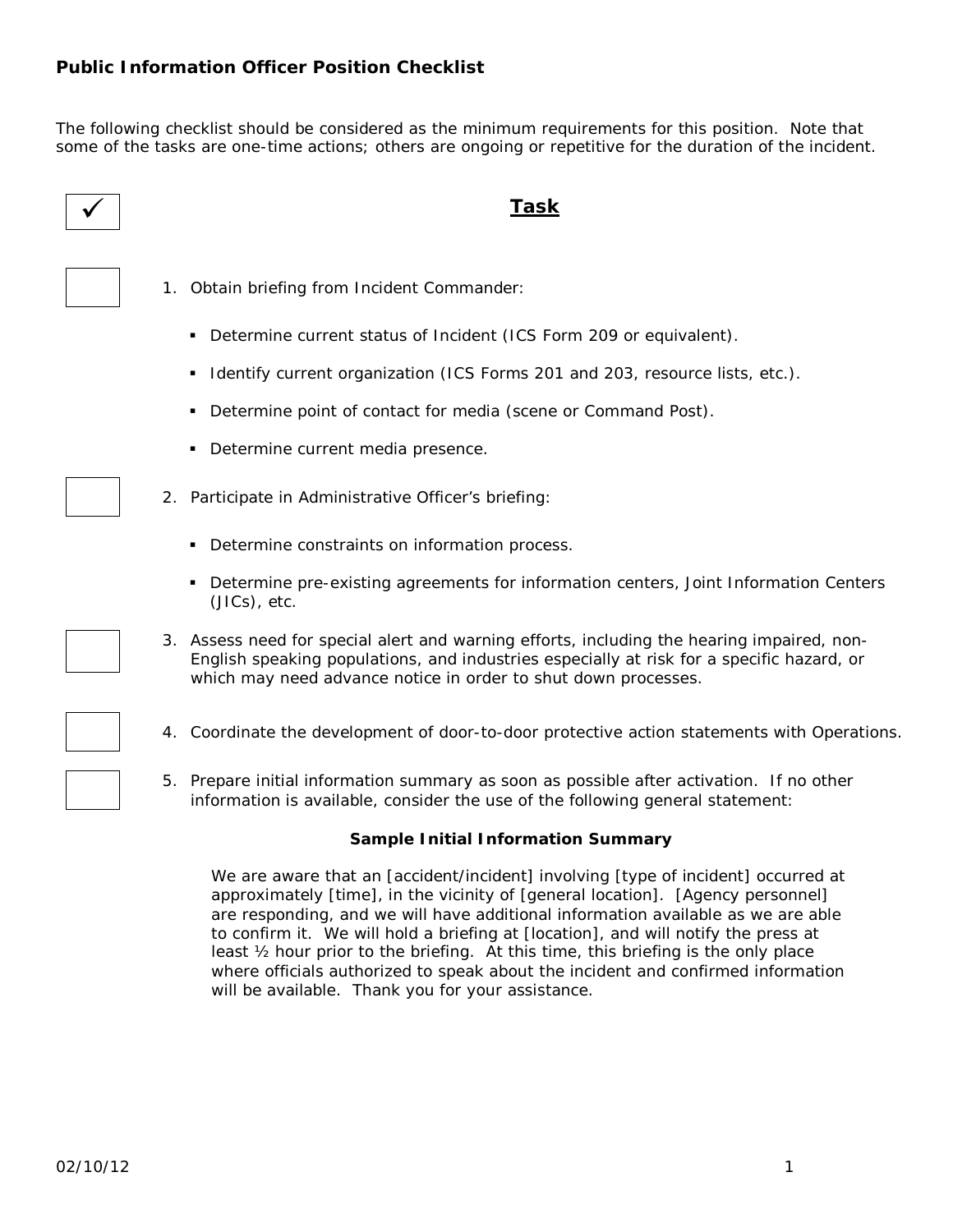# **Public Information Officer Position Checklist**



- 6. Arrange for necessary work space, materials, telephones, and staff. Consider assigning Assistant Public Information Officers to:
	- **Joint Information Center (JIC).**
	- **Field (scene) Information.**
	- **Internal Information.**

7. Establish contact with local and national media representatives, as appropriate.

- 8. Establish location of Information Center for media and public away from Command Post.
- 9. Establish schedule for news briefings.
- 10.Coordinate, with Logistics, the activation and staffing of message center "rumor control" lines to receive requests and answer questions from the public. Provide statement to operators.
- 11.Obtain current incident status reports from Planning Section; coordinate a schedule for updates.
- 12.Observe constraints on the release of information imposed by the Incident Commander and according to agency guidance.
- 13.Obtain approval for information release from Incident Commander:
	- Confirm details to ensure no conflicting information is released.
	- I dentify site and time for press briefings, and confirm participation by other Incident Management Team (IMT) members.
- 14.Release news to media, and post information in Command Post and other appropriate locations.



 Contact media to correct erroneous or misleading information being provided to the public via the media.